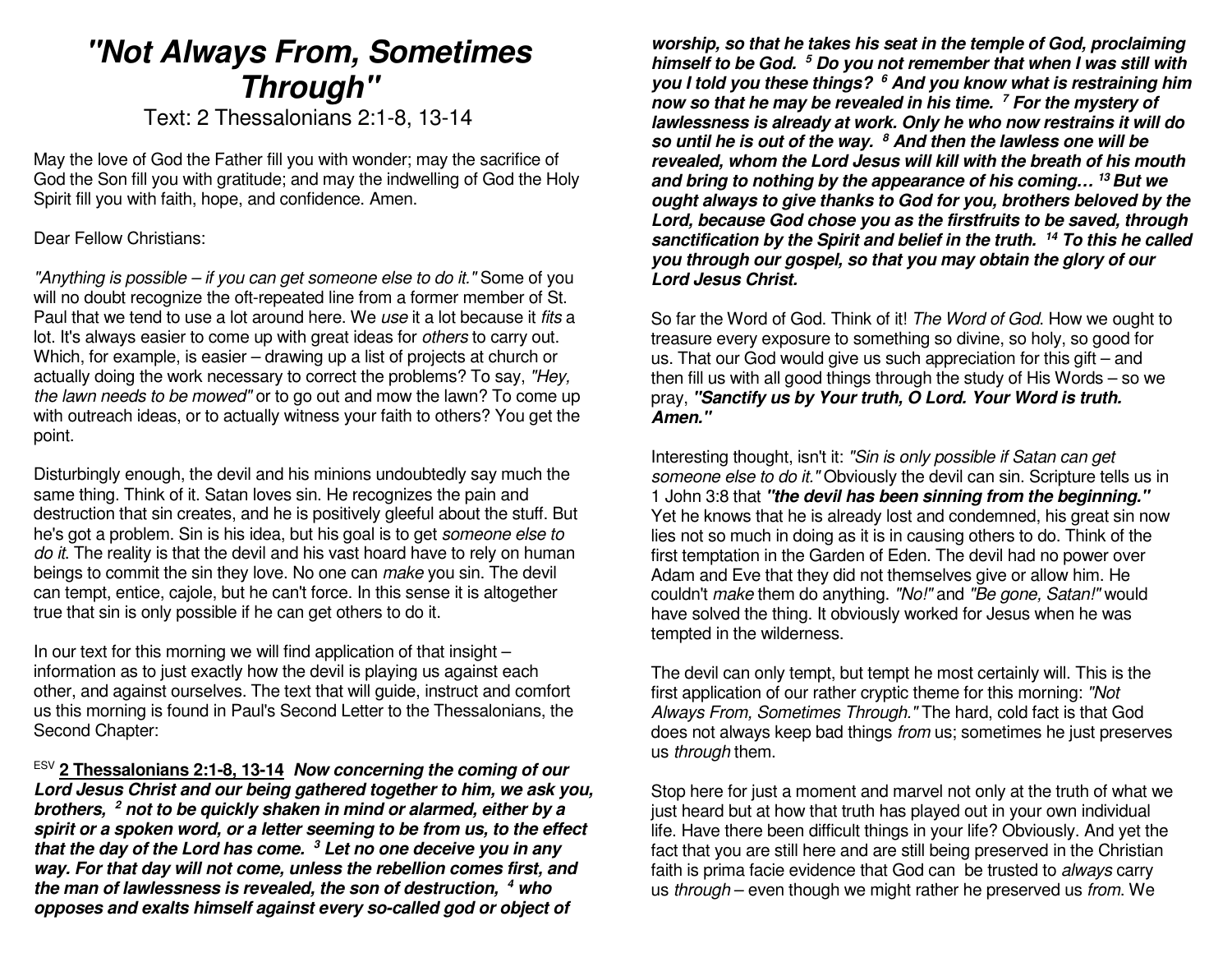would rather, in other words, be spared the whole ordeal, rather than have to be preserved through. Why is that not always possible? Probably many reasons, chief of which is me; or, in your case, you. You and I are just too dense, thick, dull, slow, stubborn (pick your adjective) to remember the hard lessons of life. Usually all we need to forget is for things to go well for a bit. We drift, we forget, we wander – and God has to call us back. Most often the only way he can get our attention is by slapping us up-side the head. Obviously the fault is ours, not his.

This brings us finally around to our sermon text for this morning. Clearly there were several lies and temptations the Christians in Thessalonica had to be preserved through rather than spared from. The first was the lie that Christ had already returned – together with the obvious result for the Thessalonians that they had missed it and therefore missed out. Paul in our text offers evidence to disprove the lie, and his evidence was the fact that the Antichrist had not yet been revealed.

Now, before we go any farther, stop for a moment of introspection – self analysis. What was your reaction when I mentioned "the Antichrist"? Unfortunately the reaction of many is "Oh no. Let's not go there. That whole thing makes me uncomfortable. Can't we just talk about something else?"

In light of Jesus' parting words to all Christians that we are supposed to "teach them all things, whatsoever I (Jesus) have commanded you," the answer is no, we can't just ignore this and talk about something else. In fact this is yet another example of what we talked about at the beginning – Satan's mantra that "any sin is possible if you can get someone else to do it."

One of the reasons the Reformation was so successful and has stood the test of time is the *clarity* that God gave the reformers – and to us through the reformers. Today we are plagued by religious double-speak. Not so then. Then they identified not only what they taught and believed, but also what they rejected. Clearly. Again, the obvious pattern today is to speak always and only in vague generalities with which nearly everyone can agree. The poster child for this trend is the so-called joint agreement between the ELCA and the Roman Catholic Church on justification. You may recall several years ago representatives of those two church bodies met to find common ground on what each meant by justification – this despite the fact that no official change had taken place in the Catholic Church since the days of Martin Luther. The result was not only a 15 page document that used many words while actually saying nothing, it also gave birth to the toxic lie that the Reformation had all been just one big

misunderstanding - that Lutherans and Catholics actually believe pretty much exactly the same thing.

So what is Satan up to these days? More than we'll ever know, but one thing is obvious: he hates it when we condemn anything. The first step in achieving his goal is to create a church-full of spiritual Rodney Kings all chanting in unison: "Can't we all just get along?" God's answer: "Not as long as there is darkness in the world. Light can have no agreement with darkness." Nor is it ever safe or wise to act as if the darkness is anything better or more acceptable than what it is.

Now, plug our text into this truth. The Holy Spirit here, writing by verbal inspiration of the Apostle Paul, tells us several things about the Antichrist. First, the error of the Antichrist was already at work in Paul's day. Second, the Antichrist would claim to be part of the Church, so the attack would come from within rather than from without. Third, the Antichrist would set himself up as equal to God on earth. Fourth, he would remain until he is exposed in a very public way for all the world to see, and, finally, though mortally wounded by the revelation, he would remain in power until the coming of Christ on Judgment Day.

What alone today fits such a description? Clearly only the Roman Catholic Papacy, which began even while some of the Apostles were alive, was an attack from within, claims infallibility still today, was exposed by God's Reformation of the 16<sup>th</sup> Century, and yet is still in existence today.

Yet we would rather not talk about such things – which is exactly what Satan had in mind. He had the idea that we should all just stop talking about sin and error, that we should all just stop condemning anything as wrong, and he's "gotten someone else to do it for him" – someone else to act on and carry out his idea. You and me. In other words, he has created a culture in our society that makes us feel guilty for honestly acknowledging the truth – or at least certain parts of the truth – whenever that truth can be construed as negative for anyone else. You and I are in danger of accepting the ridiculous notion that it is somehow virtuous to refuse to condemn that which God himself condemns. Take care, fellow Christians, not only that you yourself should avoid the deception, but that you do not become part of the problem. Peter didn't think he was doing anything wrong when Jesus said to him, **"Get behind me, Satan."** Don't be the one who carries out the devil's plan.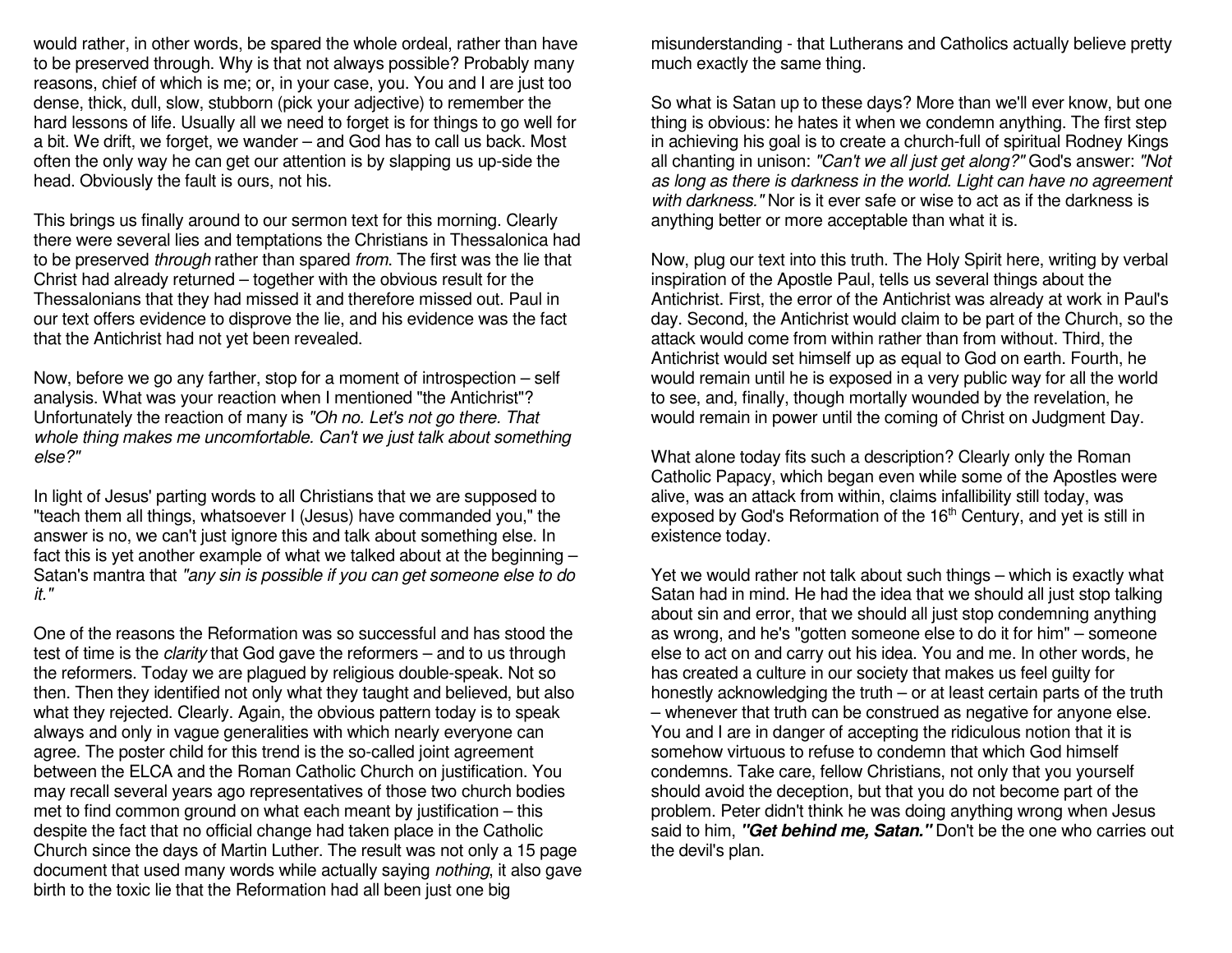Yet again some will inevitably ask, "Why did it have to be this way? Why did God allow an Antichrist to come into existence? Why didn't he just prevent this and so many other bad things from afflicting us?" In answer we go back once again to our theme: "Not Always From, Sometimes" Through." No human being can know the mind of God or plumb the depths of his wisdom. God is God, we are not – which means we are to close our mouths and bow to his wisdom. **"Be still and know that I am God. I will be exalted among the nations. I will be exalted in the earth!"** (Psalm 46)

Yet all of this would be cold comfort if not for where our text takes us next. God's Word never just leaves us with gloom and warning for warning's sake. Scripture always seeks our benefit and our salvation. So also we don't talk about evil to make us feel better about ourselves, but so that we might be protected and preserved. Our text therefore continues: **"But we ought always to give thanks to God for you, brothers beloved by the Lord, because God chose you as the firstfruits to be saved, through sanctification by the Spirit and belief in the truth. <sup>14</sup> To this he called you through our gospel, so that you may obtain the glory of our Lord Jesus Christ."**

Want to ask a baffling question? Ask yourself why God would choose to save a sinner like you. And yet he did, didn't he? It was not just others; it was you he called through the gospel. It was you he brought to faith in Jesus Christ. Want to know the ultimate "anything is possible if you can get someone else to do it"? Our salvation. We couldn't choose God, he had to choose us. We couldn't pay for our sins, God had to do that for us which is why he sent his Son, Jesus Christ. God chose to send the Holy Spirit into our hearts through the preaching of the gospel so that we might come to believe some otherwise unbelievable truths; namely, that God now sees you and me as innocent and holy because his Son has paid in full for all that we have ever – or will ever – do wrong. God shattered our rock-hard, stubbornly unbelieving hearts, he there created saving faith, and he has thereby set our feet on the path to eternal life. More than that, the life that he has now created in us will never die.

Listen again to the last line of our text and allow it to sink in – because it applies not just to the masses, not just to others – it applies to, speaks to, you: **"To this he called you through our gospel, so that you may obtain the glory of our Lord Jesus Christ."**

God in his wisdom will not always keep trial and hardship from us. But he most certainly can be trusted to preserve us through such things. As he has, so he will. Cling to that promise and patiently wait for his final proof when he comes to take you home. Amen.

#### **Scripture Readings**

ESV **Exodus 3:1-15** Now Moses was keeping the flock of his father-in-law, Jethro, the priest of Midian, and he led his flock to the west side of the wilderness and came to Horeb, the mountain of God.  $2$  And the angel of the LORD appeared to him in a flame of fire out of the midst of a bush. He looked, and behold, the bush was burning, yet it was not consumed. <sup>3</sup> And Moses said, "I will turn aside to see this great sight, why the bush is not burned." <sup>4</sup> When the LORD saw that he turned aside to see, God called to him out of the bush, "Moses, Moses!" And he said, "Here I am." 5 Then he said, "Do not come near; take your sandals off your feet, for the place on which you are standing is holy ground." <sup>6</sup> And he said, "I am the God of your father, the God of Abraham, the God of Isaac, and the God of Jacob." And Moses hid his face, for he was afraid to look at God.  $\sqrt{7}$  Then the LORD said, "I have surely seen the affliction of my people who are in Egypt and have heard their cry because of their taskmasters. I know their sufferings, <sup>8</sup> and I have come down to deliver them out of the hand of the Egyptians and to bring them up out of that land to a good and broad land, a land flowing with milk and honey, to the place of the Canaanites, the Hittites, the Amorites, the Perizzites, the Hivites, and the Jebusites. <sup>9</sup> And now, behold, the cry of the people of Israel has come to me, and I have also seen the oppression with which the Egyptians oppress them.  $10$ Come, I will send you to Pharaoh that you may bring my people, the children of Israel, out of Egypt." <sup>11</sup> But Moses said to God, "Who am I that I should go to Pharaoh and bring the children of Israel out of Egypt?" <sup>12</sup> He said, "But I will be with you, and this shall be the sign for you, that I have sent you: when you have brought the people out of Egypt, you shall serve God on this mountain." 13 ¶ Then Moses said to God, "If I come to the people of Israel and say to them, 'The God of your fathers has sent me to you,' and they ask me, 'What is his name?' what shall I say to them?" <sup>14</sup> God said to Moses, "I AM WHO I AM." And he said, "Say this to the people of Israel, 'I AM has sent me to you."" <sup>15</sup> God also said to Moses, "Say this to the people of Israel, 'The LORD, the God of your fathers, the God of Abraham, the God of Isaac, and the God of Jacob, has sent me to you.' This is my name forever, and thus I am to be remembered throughout all generations.

ESV **Luke 20:27-40** There came to him some Sadducees, those who deny that there is a resurrection, 28 ¶ and they asked him a question, saying, "Teacher, Moses wrote for us that if a man's brother dies, having a wife but no children, the man must take the widow and raise up offspring for his brother. <sup>29</sup> Now there were seven brothers. The first took a wife, and died without children. <sup>30</sup> And the second <sup>31</sup> and the third took her, and likewise all seven left no children and died.  $32$  Afterward the woman also died.  $33$  In the resurrection, therefore, whose wife will the woman be? For the seven had her as wife."  $34$  ¶ And Jesus said to them, "The sons of this age marry and are given in marriage,  $35$ but those who are considered worthy to attain to that age and to the resurrection from the dead neither marry nor are given in marriage,  $36$  for they cannot die anymore, because they are equal to angels and are sons of God, being sons of the resurrection. <sup>37</sup> But that the dead are raised, even Moses showed, in the passage about the bush, where he calls the Lord the God of Abraham and the God of Isaac and the God of Jacob. <sup>38</sup> Now he is not God of the dead, but of the living, for all live to him." <sup>39</sup> Then some of the scribes answered, "Teacher, you have spoken well." <sup>40</sup> For they no longer dared to ask him any question.